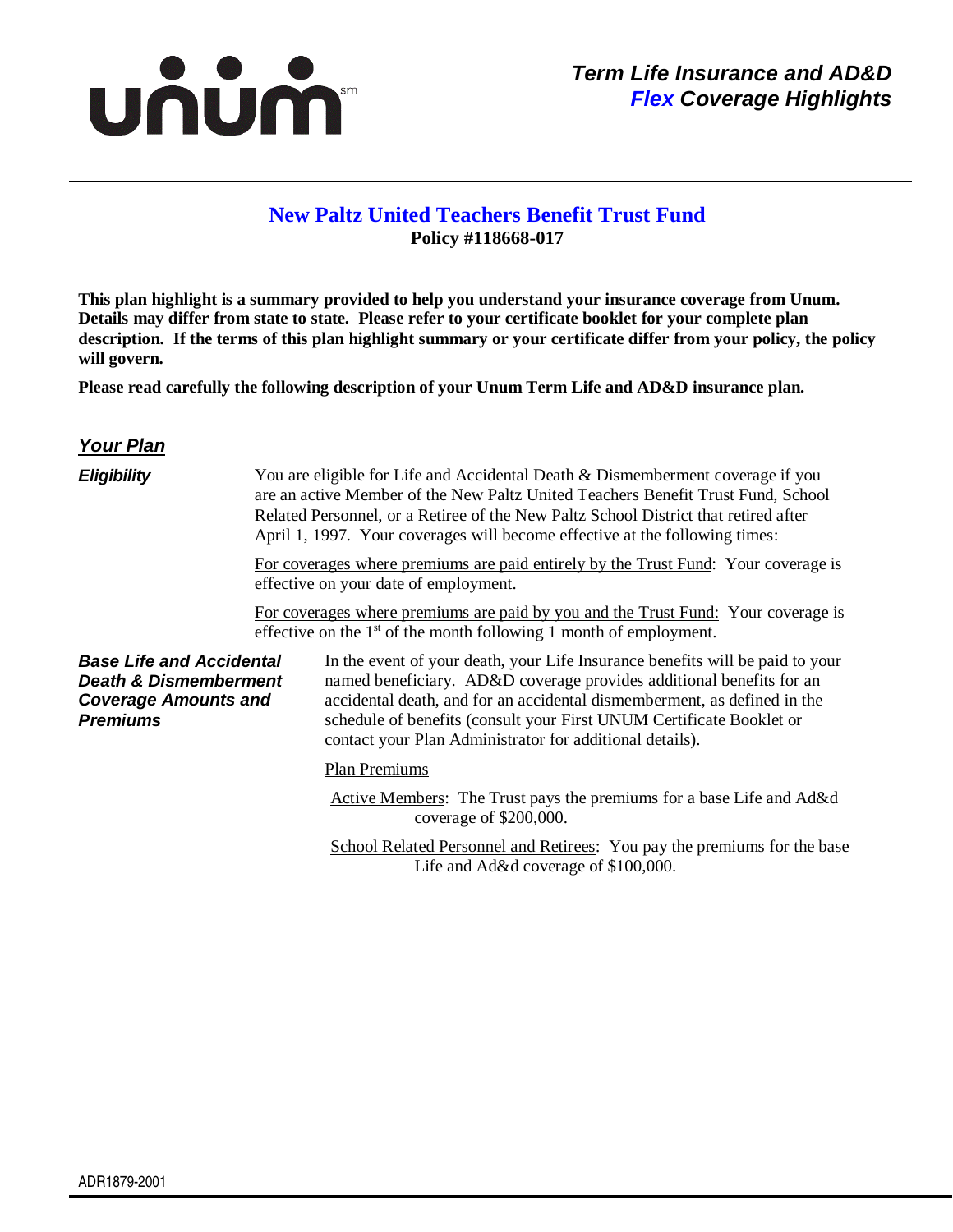| <b>Buy-Up Life Insurance</b> |  |
|------------------------------|--|
| <b>Coverage Amounts</b>      |  |

Active Members, School Related Personnel and Retirees may choose to purchase additional Life insurance as follows:

- Option A: \$50,000 Option B: \$100,000 Option C: \$150,000
- Option D: \$200,000

Active Members, School Related Personnel and Retirees may also choose to purchase Dependent Life insurance as follows:

- Option A: No Coverage
- Option B: Spouse: \$25,000; Child(ren): \$4,000
- Option C: Spouse: \$50,000; Child(ren): \$4,000
- Option D: Spouse: \$75,000; Child(ren): \$4,000
- Option E: Spouse: \$100,000; Child(ren): \$4,000
- Option F: Spouse: \$125,000; Child(ren): \$4,000
- Option G: Spouse: \$150,000; Child(ren): \$4,000
- Option H: Spouse: \$200,000; Child(ren): \$4,000
- Option I: Spouse: \$250,000; Child(ren): \$4,000
- Option J: Spouse: \$300,000; Child(ren): \$4,000

## **Special Notes**:

- You must be insured under the Base Plan in order to elect Dependent Coverage.
- Spouse coverage amount cannot exceed 100% of your Base and Buy-Up Life coverages combined.
- Children are covered as follows:
- Live birth to 6 months of age: \$1,000
- 6 months of age to age 19, or age 25 if a full-time student: \$4,000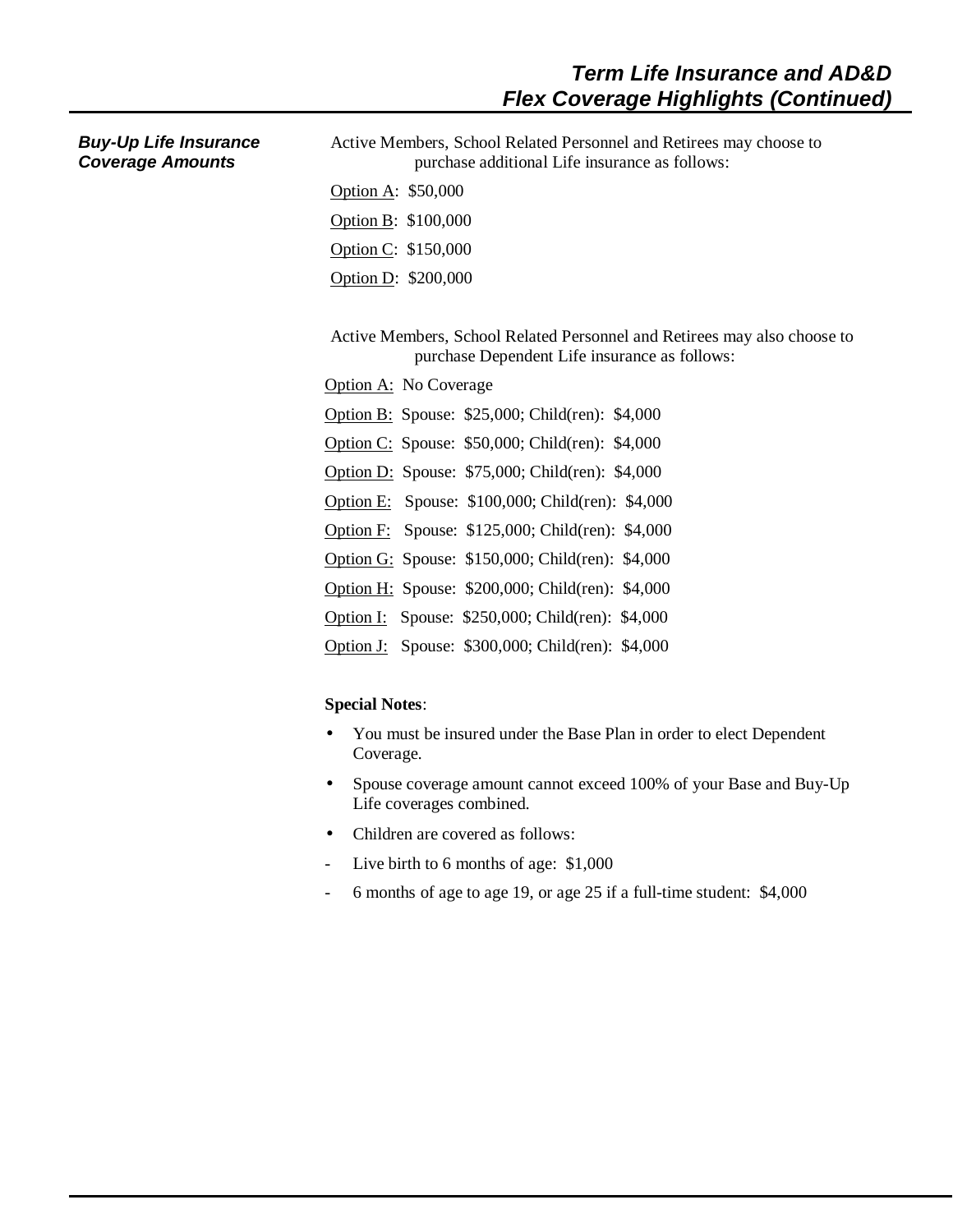| <b>Life and Ad&amp;d Insurance</b><br><b>Reduction Formulas</b> | If you have reached age 65, but not age 70, your amount of Life and Ad&d<br>insurance will be:                                                                                                                                                                                                                                                                                                                                                                                                                                             |
|-----------------------------------------------------------------|--------------------------------------------------------------------------------------------------------------------------------------------------------------------------------------------------------------------------------------------------------------------------------------------------------------------------------------------------------------------------------------------------------------------------------------------------------------------------------------------------------------------------------------------|
| Note: The amount of your<br><b>Spouse's Life Insurance will</b> | 65% of the amount of Base and Buy-Up Life and Base Ad&d<br>insurance you had prior to age 65; or                                                                                                                                                                                                                                                                                                                                                                                                                                           |
| reduce by the same<br>percentage and at the same                | 65% of the amount of Base and Buy-Up Life and Base Ad&d<br>insurance if you become insured on or after age 65 but before age 70.                                                                                                                                                                                                                                                                                                                                                                                                           |
| time your life insurance<br>reduces.                            | There will be no further increases in your amount of Life and Ad&d<br>insurance.                                                                                                                                                                                                                                                                                                                                                                                                                                                           |
|                                                                 | If you have reached age 70 or more, your amount of Life and Ad&d<br>insurance will be:                                                                                                                                                                                                                                                                                                                                                                                                                                                     |
|                                                                 | 50% of the amount of Base and Buy-Up Life and Base Ad&d<br>insurance you had prior to your first reduction; or                                                                                                                                                                                                                                                                                                                                                                                                                             |
|                                                                 | 50% of the amount of Base and Buy-Up Life and Base Ad&d<br>$\overline{\phantom{a}}$<br>insurance if you become insured on or after age 70.                                                                                                                                                                                                                                                                                                                                                                                                 |
|                                                                 | There will be no further increases in your amount of Life and Ad&d<br>insurance.                                                                                                                                                                                                                                                                                                                                                                                                                                                           |
| <b>Guarantee Issue</b>                                          | If you and your eligible dependents enroll within 31 days of your initial<br>eligibility date, you may apply for any amount of coverage under the Buy-<br>Up Insurance Coverage Amounts schedule. All Member choices under<br>the Buy-Up Insurance Coverage schedule are subject to Evidence of<br>Insurability. Elections for your Spouse up to \$25,000 can be chosen<br>without Evidence of Insurability. Evidence of Insurability will also be<br>required in the following situations:                                                |
|                                                                 | 1. If you apply for coverage under the Buy-Up Insurance Coverage<br>Amounts schedule for yourself or your dependents more than 31 days<br>after your eligibility date, or choose coverage above the amounts<br>listed in the previous paragraph, you will be required to provide<br>Evidence of Insurability and be approved in order to qualify for<br>coverage, or                                                                                                                                                                       |
|                                                                 | 2. If you choose to increase your coverages at Annual Enrollment.                                                                                                                                                                                                                                                                                                                                                                                                                                                                          |
| <b>Additional Benefits</b>                                      |                                                                                                                                                                                                                                                                                                                                                                                                                                                                                                                                            |
| <b>SurvivorSupport<sup>®</sup> Service</b>                      | SurvivorSupport® is a personalized financial counseling service offered<br>through Ayco that provides expert, objective financial counseling to<br>survivors and terminally ill Members at no cost to them. This service is also<br>extended to Members upon the death or terminal illness of their covered<br>spouse. The SurvivorSupport® Service develops strategies needed to protect<br>resources, preserve current lifestyles and build future security. At no time<br>will the Ayco counselor offer or sell any product or service. |
| <b>Portability</b>                                              | If you retire, reduce your hours or leave your employer, you can take this<br>coverage with you according to the terms outlined in the contract.                                                                                                                                                                                                                                                                                                                                                                                           |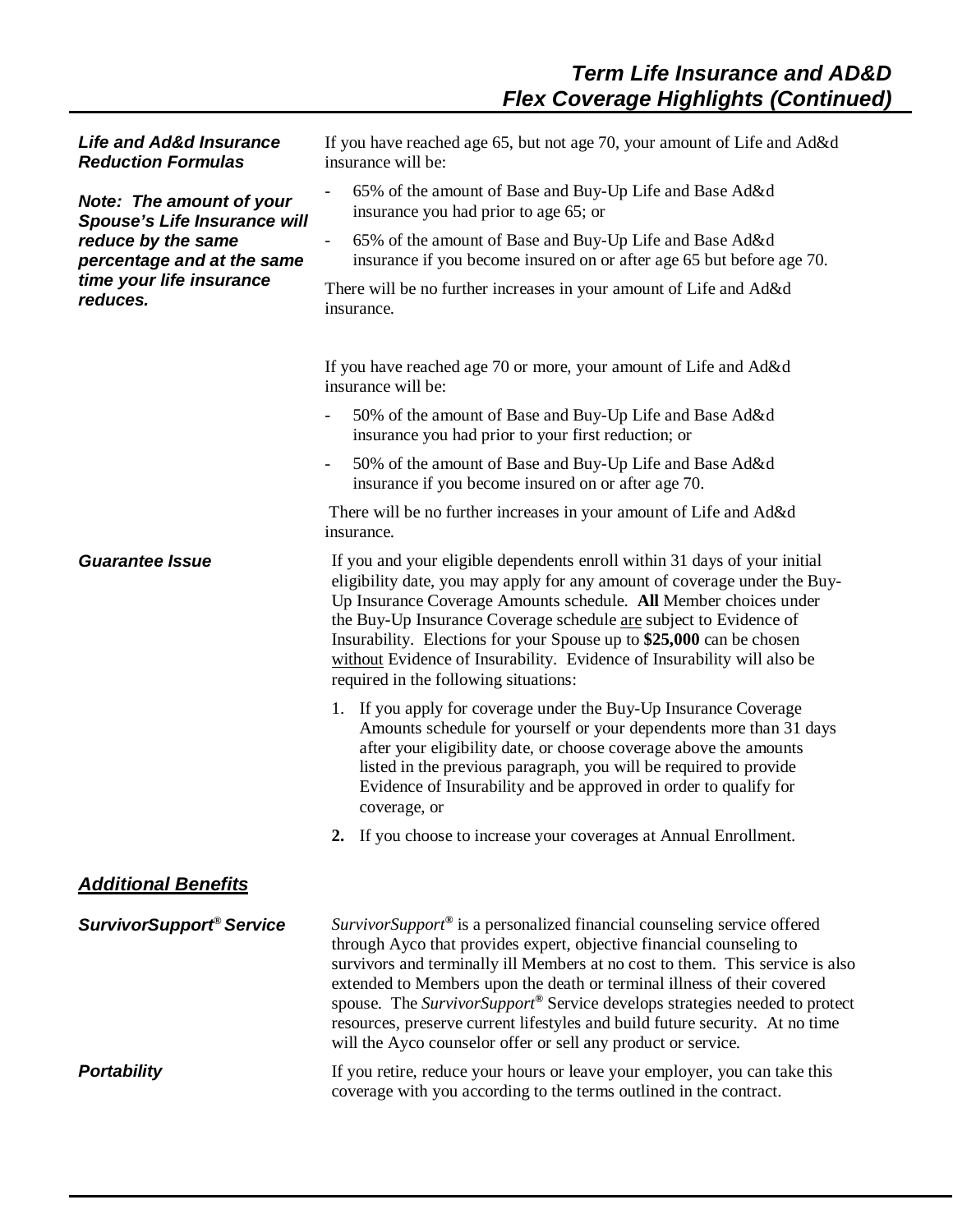| assist america <sup>®</sup><br><b>Accelerated Benefit</b> | A 24-hour network of emergency medical and legal resources offers<br>valuable protection for you and your family when traveling more than 100<br>miles from home. With just one call, you have access to a global network<br>of highly qualified professionals trained to manage any travel emergency.<br>(Note that spouses traveling on business are not eligible.)<br>If you become terminally ill and are not expected to live more than twelve<br>months, you may request up to 50% of your life insurance amount up to<br>\$100,000, without fees or present value adjustments. A doctor must certify<br>your condition in order to qualify for this benefit. Upon your death, the<br>remaining benefit will be paid to your designated beneficiary(ies). This<br>feature also applies to your covered dependents. |
|-----------------------------------------------------------|--------------------------------------------------------------------------------------------------------------------------------------------------------------------------------------------------------------------------------------------------------------------------------------------------------------------------------------------------------------------------------------------------------------------------------------------------------------------------------------------------------------------------------------------------------------------------------------------------------------------------------------------------------------------------------------------------------------------------------------------------------------------------------------------------------------------------|
| <b>Retained Asset Account</b>                             | Benefits of \$10,000 or more are paid through the Unum Retained Asset<br>Account. This interest bearing account will be established in the<br>beneficiary's name. He or she can then write a check for the full amount or<br>for \$250 or more, as needed.                                                                                                                                                                                                                                                                                                                                                                                                                                                                                                                                                               |
| Limitations/Exclusions/<br><b>Termination of Coverage</b> |                                                                                                                                                                                                                                                                                                                                                                                                                                                                                                                                                                                                                                                                                                                                                                                                                          |
| <b>Life Benefit Suicide</b>                               | Life benefits will not be paid for deaths caused by:                                                                                                                                                                                                                                                                                                                                                                                                                                                                                                                                                                                                                                                                                                                                                                     |
| <b>Exclusion</b>                                          | suicide occurring within 24 months after your or your dependent's initial<br>effective date of insurance; and                                                                                                                                                                                                                                                                                                                                                                                                                                                                                                                                                                                                                                                                                                            |
|                                                           | suicide occurring with 24 months after the date any increases or<br>$\overline{\phantom{a}}$<br>additional insurance become effective for you or your dependent.                                                                                                                                                                                                                                                                                                                                                                                                                                                                                                                                                                                                                                                         |
|                                                           | The suicide exclusion will apply to any amounts of insurance for which you<br>pay all or part of the premium. The suicide exclusion also will apply to any<br>amount that is subject to evidence of insurability requirements and Unum<br>approves the evidence of insurability form and the amount you or your<br>dependent applied for at that time.                                                                                                                                                                                                                                                                                                                                                                                                                                                                   |
| <b>AD&amp;D Benefit Exclusions</b>                        | AD&D benefits will not be paid for losses caused by, contributed to by, or<br>resulting from:                                                                                                                                                                                                                                                                                                                                                                                                                                                                                                                                                                                                                                                                                                                            |
|                                                           | Disease of the body or diagnostic, medical or surgical treatment or<br>٠<br>mental disorder as set forth in the latest edition of the Diagnostic and<br><b>Statistical Manual of Mental Disorders;</b>                                                                                                                                                                                                                                                                                                                                                                                                                                                                                                                                                                                                                   |
|                                                           | Suicide and intentionally self-inflicted injury;<br>٠                                                                                                                                                                                                                                                                                                                                                                                                                                                                                                                                                                                                                                                                                                                                                                    |
|                                                           | War, declared or undeclared, or any act of war;                                                                                                                                                                                                                                                                                                                                                                                                                                                                                                                                                                                                                                                                                                                                                                          |
|                                                           | Active participation in a riot;                                                                                                                                                                                                                                                                                                                                                                                                                                                                                                                                                                                                                                                                                                                                                                                          |
|                                                           | Drug Addiction;                                                                                                                                                                                                                                                                                                                                                                                                                                                                                                                                                                                                                                                                                                                                                                                                          |
|                                                           | Participation in a felony;                                                                                                                                                                                                                                                                                                                                                                                                                                                                                                                                                                                                                                                                                                                                                                                               |
|                                                           | Disease of the body, mental infirmity or diagnostic, medical or surgical<br>treatment.                                                                                                                                                                                                                                                                                                                                                                                                                                                                                                                                                                                                                                                                                                                                   |
|                                                           | War, declared or undeclared, or any act of war.                                                                                                                                                                                                                                                                                                                                                                                                                                                                                                                                                                                                                                                                                                                                                                          |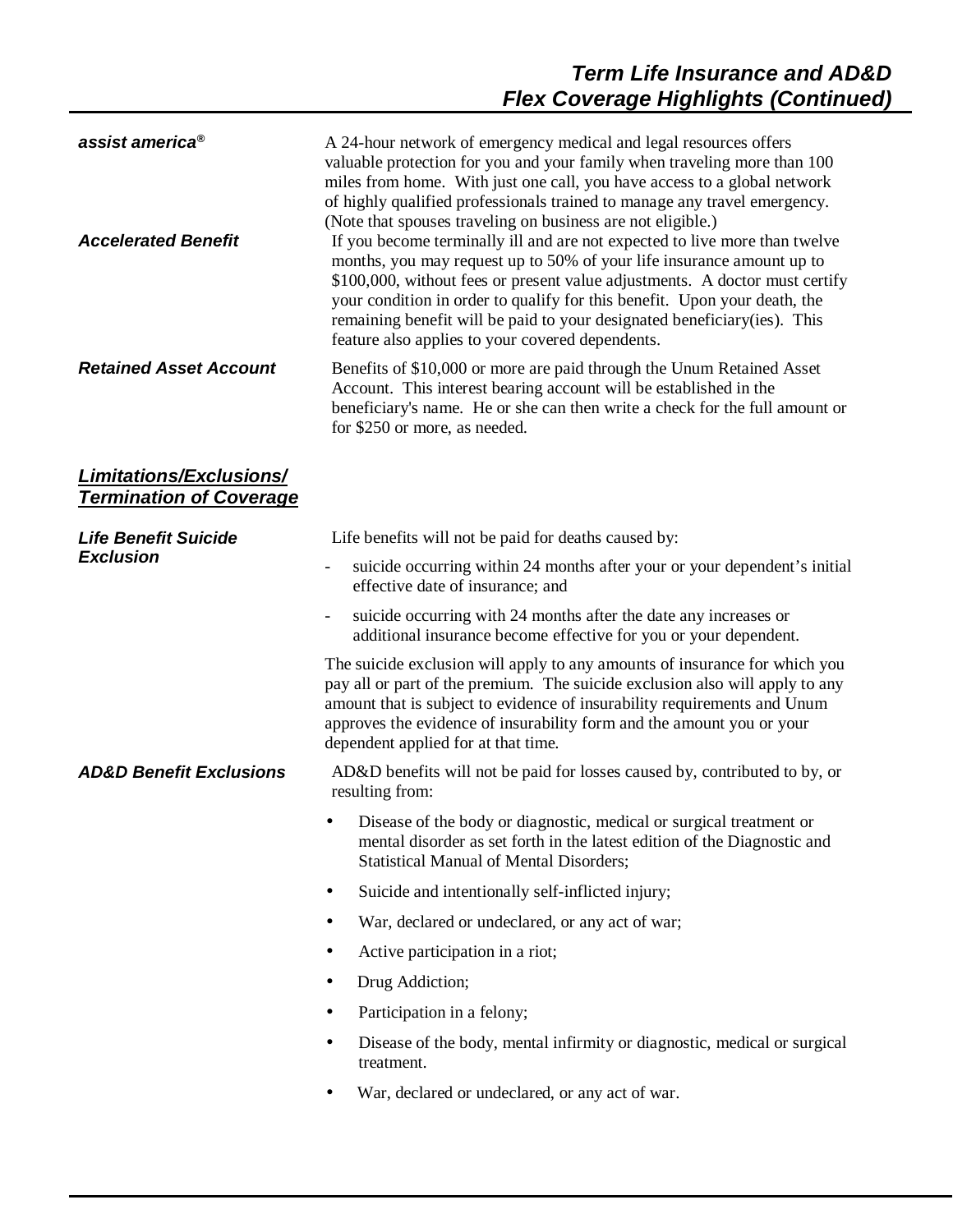| <b>Once Your Coverage</b><br><b>Begins, What Happens If</b><br>You Are Temporarily Not<br><b>Working?</b> | For Substitutes and Part-Time Staff: If you are on a temporary layoff, and<br>if premium is paid, you will be covered through the end of the temporary<br>layoff or for up to 2 months following the date your temporary layoff<br>begins, whichever is earlier.                                                                                                 |
|-----------------------------------------------------------------------------------------------------------|------------------------------------------------------------------------------------------------------------------------------------------------------------------------------------------------------------------------------------------------------------------------------------------------------------------------------------------------------------------|
|                                                                                                           | For All Other Members: If you are on a temporary layoff, and if premium<br>is paid, you will be covered through the end of the $3rd$ month that<br>immediately follows the month in which your temporary layoff begins.                                                                                                                                          |
|                                                                                                           | For All Members (excludes Substitutes and Part-Time Staff): If you are on<br>a leave of absence, and if premium is paid, you will be covered through the<br>end of the approved leave of absence or up to 1 year following the date your<br>leave of absence begins, whichever is earlier.                                                                       |
|                                                                                                           | Special Note: Layoff or Leave of Absence means you are temporarily<br>absent from active membership for a period of time that has been agreed to<br>in advance in writing by your Employer. Your normal vacation time,<br>including the School District's summer break, or any period of disability is<br>not considered a temporary layoff or leave of absence. |
| <b>Termination of Coverage</b>                                                                            | Your coverage and your dependents' coverage under the Summary of<br>Benefits ends on the earliest of:                                                                                                                                                                                                                                                            |
|                                                                                                           | The date the policy or plan is cancelled;<br>٠                                                                                                                                                                                                                                                                                                                   |
|                                                                                                           | The date you no longer are in an eligible group;<br>٠                                                                                                                                                                                                                                                                                                            |
|                                                                                                           | The date your eligible group is no longer covered;<br>٠                                                                                                                                                                                                                                                                                                          |
|                                                                                                           | The last day of the period for which you made any required<br>٠<br>contributions;                                                                                                                                                                                                                                                                                |
|                                                                                                           | The last day you are in active employment unless continued due to a<br>$\bullet$<br>covered layoff or leave of absence or due to an injury or sickness, as<br>described in the certificate of coverage;                                                                                                                                                          |
|                                                                                                           | For dependent's coverage, the date of your death.                                                                                                                                                                                                                                                                                                                |
|                                                                                                           | In addition, coverage for any one dependent will end on the earliest of:                                                                                                                                                                                                                                                                                         |
|                                                                                                           | The date your coverage under a plan ends;                                                                                                                                                                                                                                                                                                                        |
|                                                                                                           | The date your dependent ceases to be an eligible dependent;                                                                                                                                                                                                                                                                                                      |
|                                                                                                           | For a spouse, the date of divorce or annulment.                                                                                                                                                                                                                                                                                                                  |
|                                                                                                           | Unum will provide coverage for a payable claim which occurs while you<br>and your dependents are covered under the policy or plan.                                                                                                                                                                                                                               |
| <b>Next Steps</b>                                                                                         |                                                                                                                                                                                                                                                                                                                                                                  |
| <b>How to Apply</b>                                                                                       | To apply for coverage, complete your enrollment form within 31 days of<br>your eligibility date.                                                                                                                                                                                                                                                                 |
|                                                                                                           | If you choose coverage over the guarantee issue amount, you will need to<br>complete a medical questionnaire which you can get from your Plan<br>Administrator. You may also be required to take certain medical tests at<br>Unum's expense.                                                                                                                     |